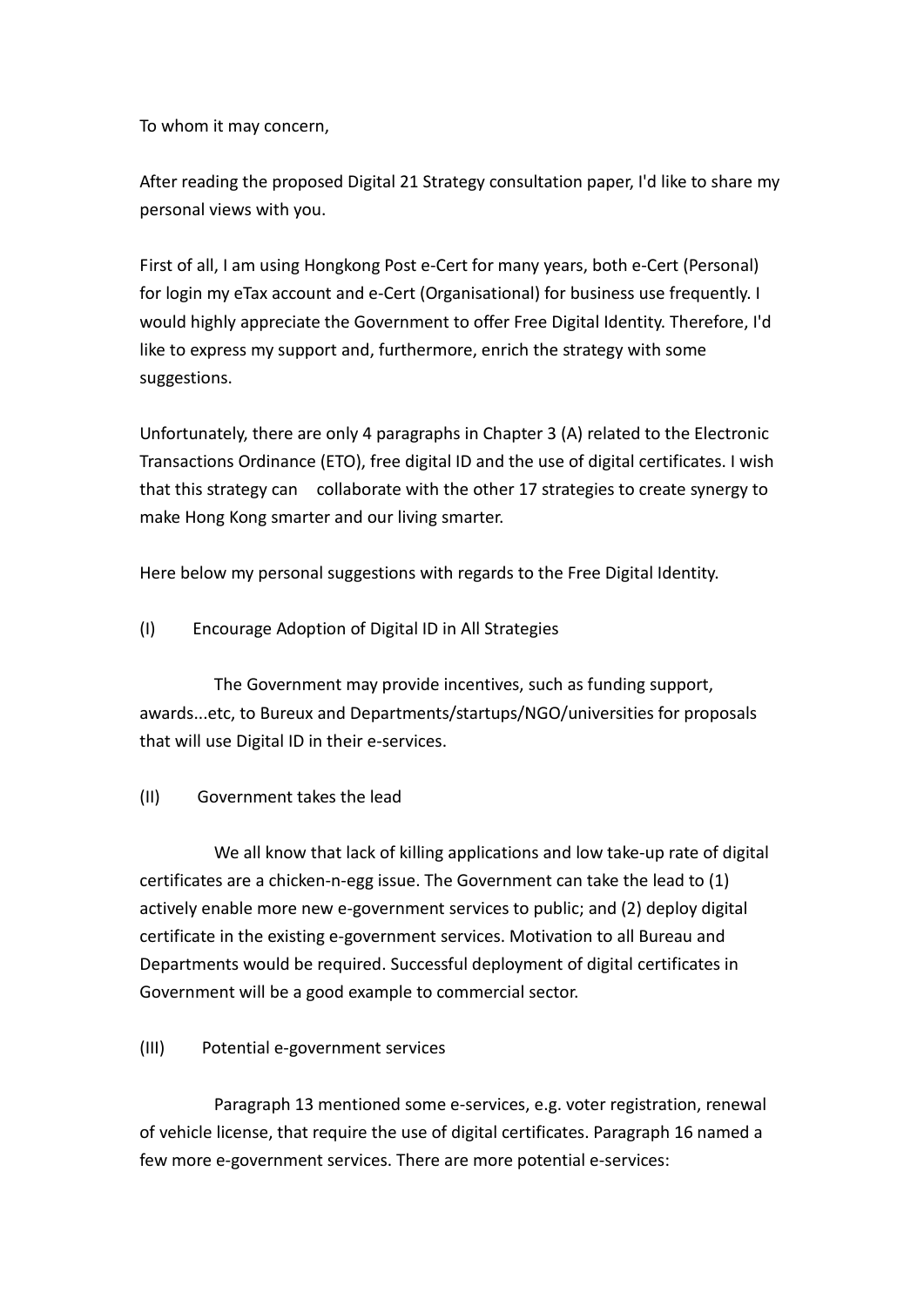(1) E-book and multi-media materials loan services of public library through internet

 (2) e-notary service (e.g. http://www.govtech.com/e-government/Virginia-Court-Accepts-Digitally-Notarized-Deed.html)

- (3) Digital archiving for Government records
- (4) Provision of e-forms for government services (e.g. PDF forms)
- (5) E-filing of trademarks, patents and designs with digital signature
- (IV) Server Certificate as a Digital ID for Registered Company in Hong Kong

 Paragraph 15 mentioned free digital certificates to all Hong Kong citizens. In e-commerce, it is equally important for the merchant, or service provider, to authenticate itself as a registered company in Hong Kong through a server certificate under Recognized Certification Authority's root (so call 'Hong Kong Root'). A server certificate under 'Hong Kong Root', that is also a recognized digital certificate, assured the authenticity of the merchant with legal binding when the consumer makes an electronic transaction.

(V) Lengthening the validity period of digital certificate

 As a measure to make digital certificates more user-friendly, paragraph 15 mentioned lengthening the validity period of digital certificate. As the PKI industry is moving forward to heighten security strength of public key cryptography, e.g. by transitioning key length from 1024-bit to 2048-bit and the signature algorithm from SHA1 to SHA256/512. The validity period of the free digital identity could be as long as 4 years. Moreover, citizens should not be required to extend the subscription within the validity period.

(VI) Easier authentication by reading Card Face Data of ID Card

 Free digital ID will be a large-scale deployment of digital certificates in Hong Kong, that the effort of face-to-face authentication should not be underestimated. Therefore, Hongkong Post and possibly through its Registration Authorities such as banks and other B/Ds must have well-trained staff. It is vitally important to check ID Card is genuine and the card face data of ID Card is correctly put in the digital certificate. Hongkong Post may consider to automate this process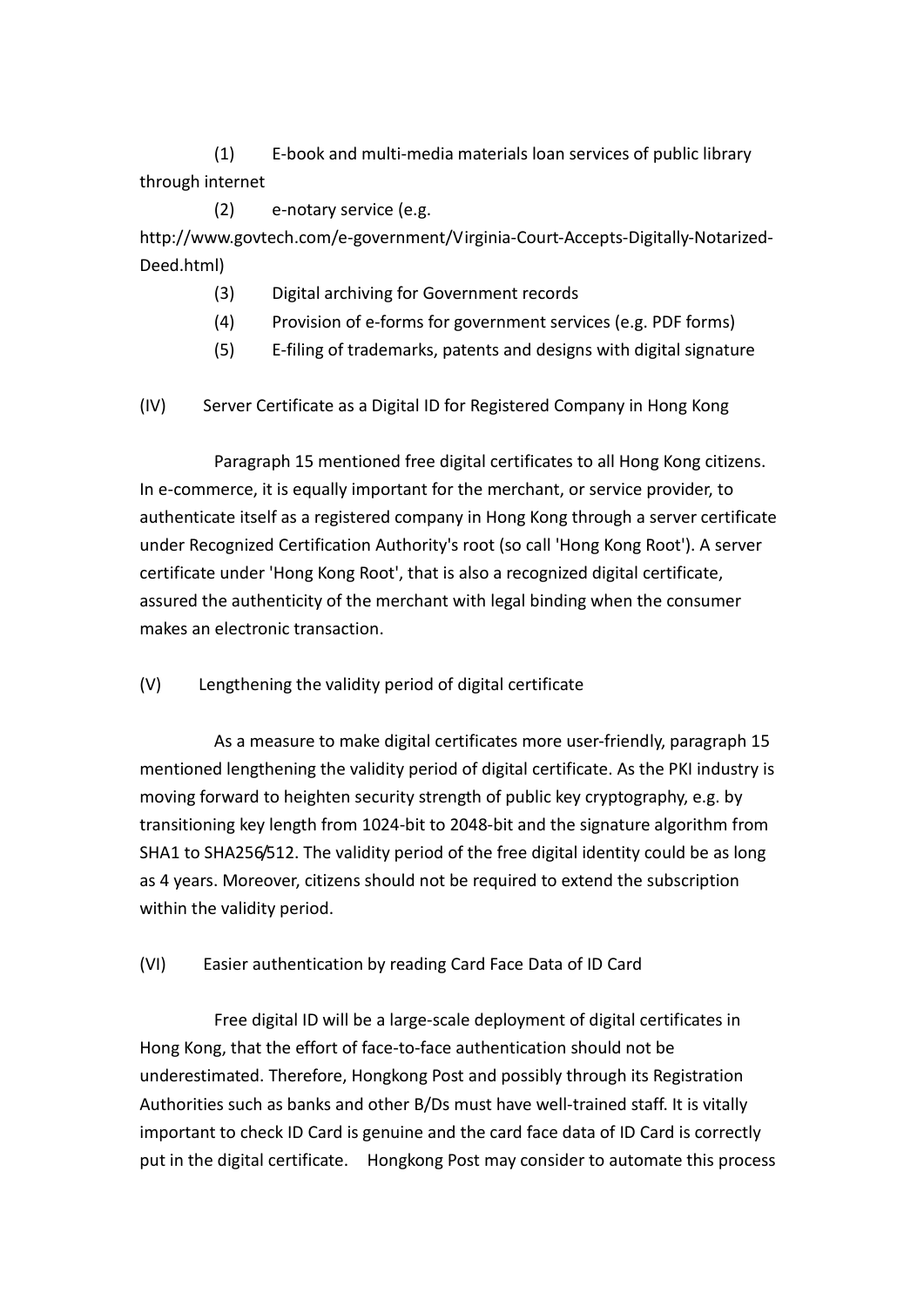by reading the card face data of ID Card by system.

## (VII) Paradigm shift of Digital Signing in Mobile Environment

 Traditionally, a signer "hold" digital certificate stored in a detachable token, such as the HK Smart ID cards or USB tokens when digitally sign a transaction. This approach obviously has shortcoming in the modern mobile computing environment. For example, time-consuming or cumbersome to deliver such token to the signer, the signer may easily lost the token in mobile environment and some mobile devices don't even have communication port for the token. The Government, the society, the business users and the application developers should be prepared for a paradigm shift in digital signing through a centrally managed digital certificate system. Of course, the promise of non-repudiation must remain intact. In fact, European Telecommunications Standards Institute (ETSI) has been developing standards for digital signature generation service provide. ETSI is a European Standards Organization with more than 700 ETSI member organizations drawn from 62 countries across 5 continents world-wide.

## (VIII) More scope of e-services

With the free digital ID, it is possible to ignite more scopes of e-services,

## e.g.:

- (1) e-Learning
- (2) authentication for devices
- (3) authentication for digital content or code signing
- (4) time-stamping
- (5) cloud services
- (6) mutual recognition of digital certificates with the Mainland

(IX) Federated Identity Management of digital ID between Government and Business

 Paragraph 16 mentioned a unique online account for each Hong Kong resident to access e-government services. Naturally the free digital ID must be used when accessing the online account. I am also looking forward to the user's authentication process that can be interoperable across multiple IT system or even organizations or G-to-B.